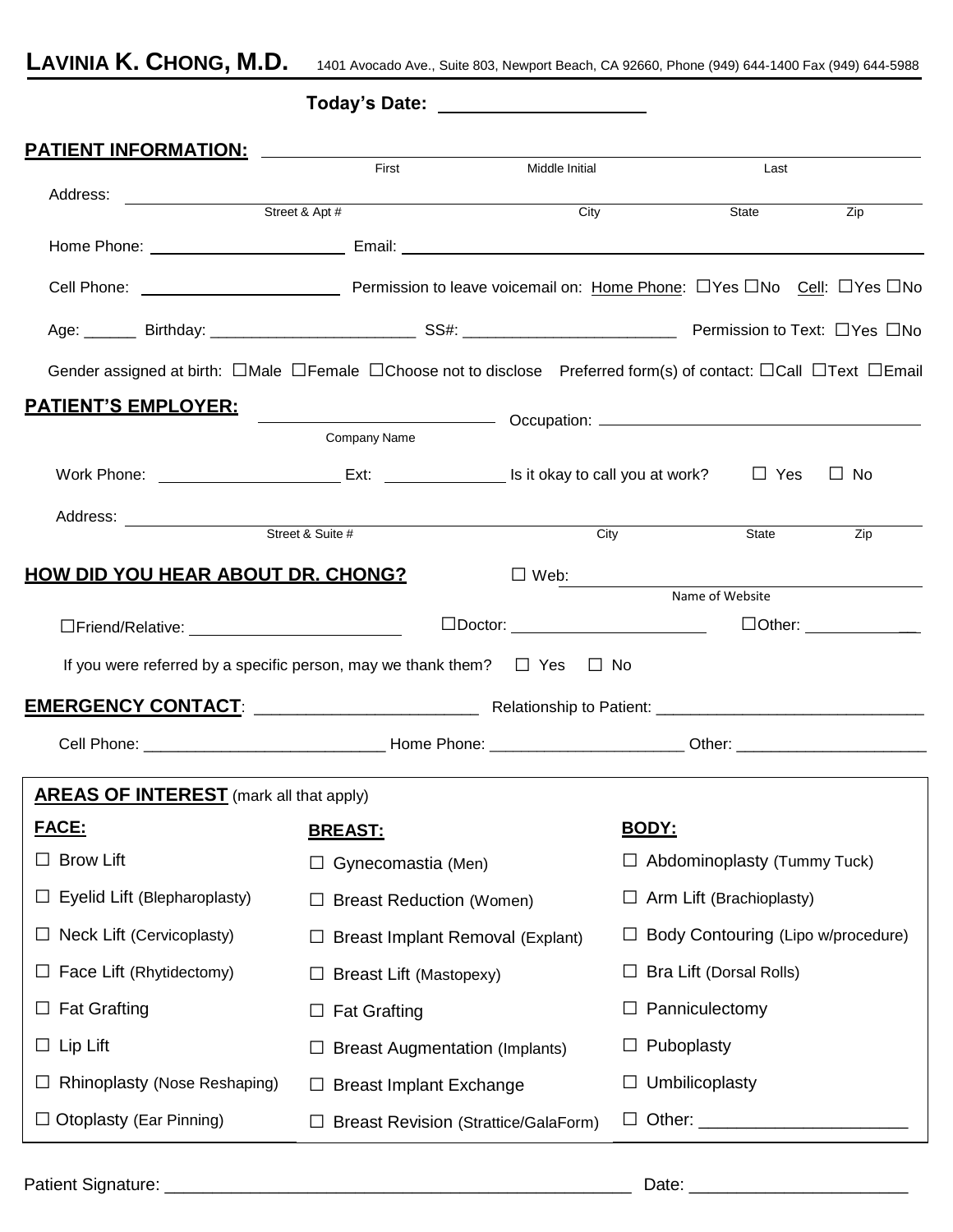| Patient Name:                                                                                                               | DOB: | Age: | Height: | Weight: |
|-----------------------------------------------------------------------------------------------------------------------------|------|------|---------|---------|
| Purpose/Goal of today's visit:                                                                                              |      |      |         |         |
|                                                                                                                             |      |      |         |         |
| Have you consulted with other doctors regarding this concern? $\Box$ Yes $\Box$ No (If yes, please list the doctor's name): |      |      |         |         |
| Have you had any previous surgeries to address this concern? $\Box$ Yes $\Box$ No (If yes, when):                           |      |      |         |         |

#### **MEDICAL HISTORY**

#### **Do you have any allergies to food and/or medications?** □ Yes □ No

(*Please check box below indicating Allergy or Reaction to what type of food or medication, and please provide details on your experience*):

| Medical<br>Allergy | Adverse<br>Reaction | Name of Medication<br>or type of food | Please describe in detail the nature of the allergy and/or the type of<br>reaction, and on what occasion(s) did the reaction occur: |
|--------------------|---------------------|---------------------------------------|-------------------------------------------------------------------------------------------------------------------------------------|
|                    |                     |                                       |                                                                                                                                     |
|                    |                     |                                       |                                                                                                                                     |
|                    |                     |                                       |                                                                                                                                     |

#### **List any medications you are currently taking (***Include OTC medications, supplements, vitamins, etc.***):**

| Medication | Strength | # per day | Medication        | Strength | # per day |
|------------|----------|-----------|-------------------|----------|-----------|
| $\vert$ 1) |          |           | $\left( 4\right)$ |          |           |
| $\vert 2)$ |          |           | 5)                |          |           |
| 3)         |          |           | 6)                |          |           |

#### **List any prior surgeries you have undergone in the past:**

| Surgery | Date of Surgery |
|---------|-----------------|
|         |                 |
|         |                 |
|         |                 |
|         |                 |

Have you ever experienced any complications related to anesthesia? □ Yes □No (If yes, please specify below):

□Post-op nausea/vomiting □Intra-Op Recall □Slow to wake □Malignant Hyperthermia □Other

**Have you ever experienced complications related to a previous surgery?** □ Yes □ No (*If yes, please specify)*:

 $\overline{\phantom{a}}$  , and the set of the set of the set of the set of the set of the set of the set of the set of the set of the set of the set of the set of the set of the set of the set of the set of the set of the set of the s

 $\overline{\phantom{a}}$  , and the contribution of the contribution of the contribution of the contribution of the contribution of the contribution of the contribution of the contribution of the contribution of the contribution of the

**Are you currently, or have you in the past, received psychiatric assistance?** □ Yes □ No (*If yes, please list name and address of psychiatrist or psychologist*):

| Patient Signature:          | Date: |
|-----------------------------|-------|
| <b>Physician Signature:</b> | Date: |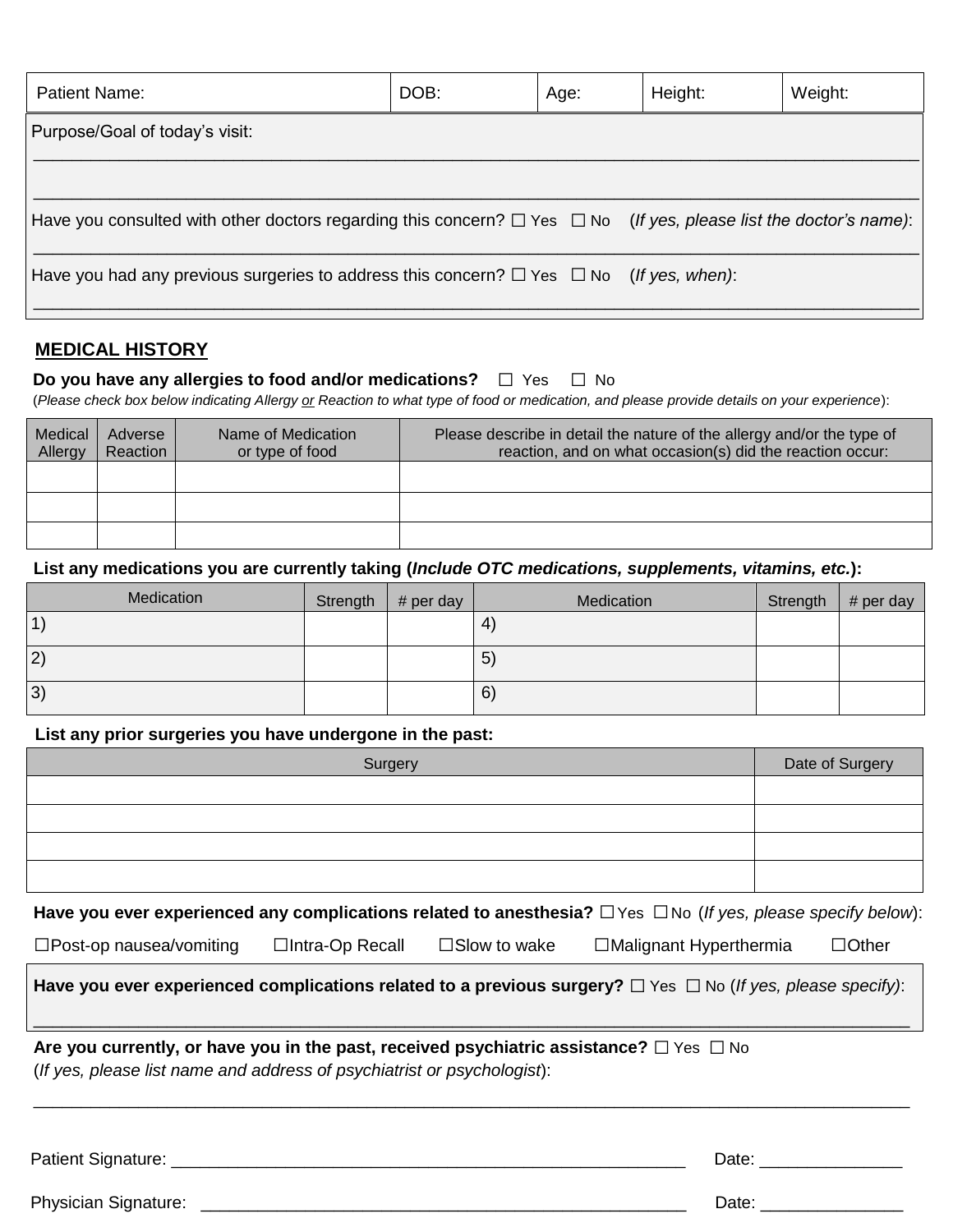|            | Do you currently, or have you in the past, smoked? (Account for cigarettes, vapes, and marijuana) |                                                                                                                                                                                                                                |  |  |  |  |
|------------|---------------------------------------------------------------------------------------------------|--------------------------------------------------------------------------------------------------------------------------------------------------------------------------------------------------------------------------------|--|--|--|--|
|            |                                                                                                   | $\Box$ Yes $\Box$ No ______________(Amount/Day) For how long? ______________(Years)                                                                                                                                            |  |  |  |  |
|            |                                                                                                   | Have you had any adverse reactions to the following? (Please circle any of the following that apply)                                                                                                                           |  |  |  |  |
| $\Box$ Yes | ⊟ No                                                                                              | Local Anesthetics (Lidocaine, Epinephrine)                                                                                                                                                                                     |  |  |  |  |
| $\Box$ Yes |                                                                                                   | $\Box$ No Skin Disinfectants (Betadine, Chlorohexidine)                                                                                                                                                                        |  |  |  |  |
| $\Box$ Yes | $\Box$ No                                                                                         | <b>Adhesive Tape</b>                                                                                                                                                                                                           |  |  |  |  |
| $\Box$ Yes | $\Box$ No                                                                                         | Pain Medications (Please specify): Notified that the control of the control of the control of the control of the control of the control of the control of the control of the control of the control of the control of the cont |  |  |  |  |
| $\Box$ Yes | $\Box$ No                                                                                         | Antibiotics ( <i>Please specify</i> ): <u>______________________</u>                                                                                                                                                           |  |  |  |  |

#### **Do you currently have, or have you had in the past, a history of any of the following?** (*Check all that apply*)

| ⊔<br>$\Box$<br>$\Box$<br>$\Box$<br>$\Box$ | Cardiovascular:<br>$\Box$ Abnormal Heart Rhythm<br>Anemia/Bleeding Disorder<br><b>Blood Clot</b><br><b>Heart Attack</b><br><b>High Blood Pressure</b><br><b>Irregular EKG</b> | П<br>$\Box$<br>$\Box$<br>П | <b>Neurological Disorder:</b><br>Chronic Neck/Back Pain<br><b>Multiple Sclerosis</b><br>Nerve/Spinal Cord Injury<br>Neuropathy<br><b>Seizures</b><br>Shingles |             |                                |
|-------------------------------------------|-------------------------------------------------------------------------------------------------------------------------------------------------------------------------------|----------------------------|---------------------------------------------------------------------------------------------------------------------------------------------------------------|-------------|--------------------------------|
|                                           | Low Blood Pressure                                                                                                                                                            |                            | <b>Stroke</b>                                                                                                                                                 |             |                                |
| $\Box$<br>$\Box$                          | <b>Problem with Circulation</b><br><b>Stroke</b><br>Use Blood Thinners: _________                                                                                             |                            | <b>Gastro-Intestinal/Genitourinary:</b><br>$\Box$ GERD/Acid Reflux                                                                                            |             |                                |
| $\Box$                                    | <b>Respiratory:</b><br>Asthma                                                                                                                                                 | $\Box$                     | <b>Frequent Urinary Tract Infections</b><br><b>Kidney Disease</b><br><b>Kidney Stones</b>                                                                     |             |                                |
| $\Box$                                    | <b>COPD</b>                                                                                                                                                                   | П                          | <b>Liver Disease</b>                                                                                                                                          |             |                                |
| П                                         | Bronchitis-                                                                                                                                                                   |                            | <b>Irregular Bowel Movements</b>                                                                                                                              |             |                                |
|                                           | Use of steroids? Yes / No                                                                                                                                                     |                            |                                                                                                                                                               |             |                                |
|                                           | Use of nonsteroidals? Yes / No                                                                                                                                                |                            | <b>Gyn/General Surgery:</b>                                                                                                                                   |             | <b>Miscellaneous:</b>          |
| $\Box$                                    | COVID-19 Vaccinated? Yes / No                                                                                                                                                 |                            | <b>History of Pregnancy</b>                                                                                                                                   | $\Box$      | ADHD                           |
|                                           | If yes, manufacturer: _______________                                                                                                                                         |                            | Number of Births                                                                                                                                              | $\Box$<br>П | Anxiety<br>Autoimmune Disease  |
| ⊔                                         | Emphysema                                                                                                                                                                     |                            | Breastfed: Y / N                                                                                                                                              | $\Box$      | Cancer (Personal History)      |
| ⊔<br>$\Box$                               | Require CPAP/BIPAP for Sleep<br>Pneumonia                                                                                                                                     | Ш<br>П                     | History of Procedure:<br>Hernia                                                                                                                               | $\Box$      | Cancer (Family History)        |
|                                           | <b>Shortness of Breath At Rest</b>                                                                                                                                            |                            | C-Section                                                                                                                                                     | $\Box$      | <b>Cold Sores</b>              |
|                                           | Sleep Apnea                                                                                                                                                                   |                            | Laparoscopy                                                                                                                                                   | $\Box$      | Depression                     |
| $\Box$                                    | <b>Unproductive Cough</b>                                                                                                                                                     | □                          | Cholecystectomy                                                                                                                                               | $\Box$      | Dry Eyes                       |
|                                           |                                                                                                                                                                               | $\Box$                     | Hysterectomy                                                                                                                                                  | $\Box$      | <b>Environmental Allergies</b> |
| <b>Diabetes:</b>                          |                                                                                                                                                                               | $\Box$                     | <b>Tubal Ligation</b>                                                                                                                                         | $\Box$      | Scars (Keloid/Hypertrophic)    |
| $\Box$                                    | Oral Hypoglycemia                                                                                                                                                             | П                          | Date of Last                                                                                                                                                  | $\Box$      | Lasix                          |
| ப                                         | Type I                                                                                                                                                                        |                            | Mammogram                                                                                                                                                     | П           | Problems with                  |
| ⊔                                         | Type II                                                                                                                                                                       |                            |                                                                                                                                                               |             | Wound Healing                  |
| $\Box$                                    | Use Insulin                                                                                                                                                                   | $\Box$                     | Date of Last Menstrual                                                                                                                                        | $\Box$      | <b>Skin Disorders</b>          |
| П                                         | Use Insulin Pump<br><b>Well Controlled</b>                                                                                                                                    |                            | Period                                                                                                                                                        | $\Box$      | Other:                         |
|                                           |                                                                                                                                                                               |                            |                                                                                                                                                               |             |                                |

**By signing below, I agree that the above information is complete and accurate to the best of my knowledge.**

Patient Signature: \_\_\_\_\_\_\_\_\_\_\_\_\_\_\_\_\_\_\_\_\_\_\_\_\_\_\_\_\_\_\_\_\_\_\_\_\_\_\_\_\_\_\_\_\_\_\_\_\_\_\_\_\_\_ Date: \_\_\_\_\_\_\_\_\_\_\_\_\_\_\_

Physician Signature: \_\_\_\_\_\_\_\_\_\_\_\_\_\_\_\_\_\_\_\_\_\_\_\_\_\_\_\_\_\_\_\_\_\_\_\_\_\_\_\_\_\_\_\_\_\_\_\_\_\_\_ Date: \_\_\_\_\_\_\_\_\_\_\_\_\_\_\_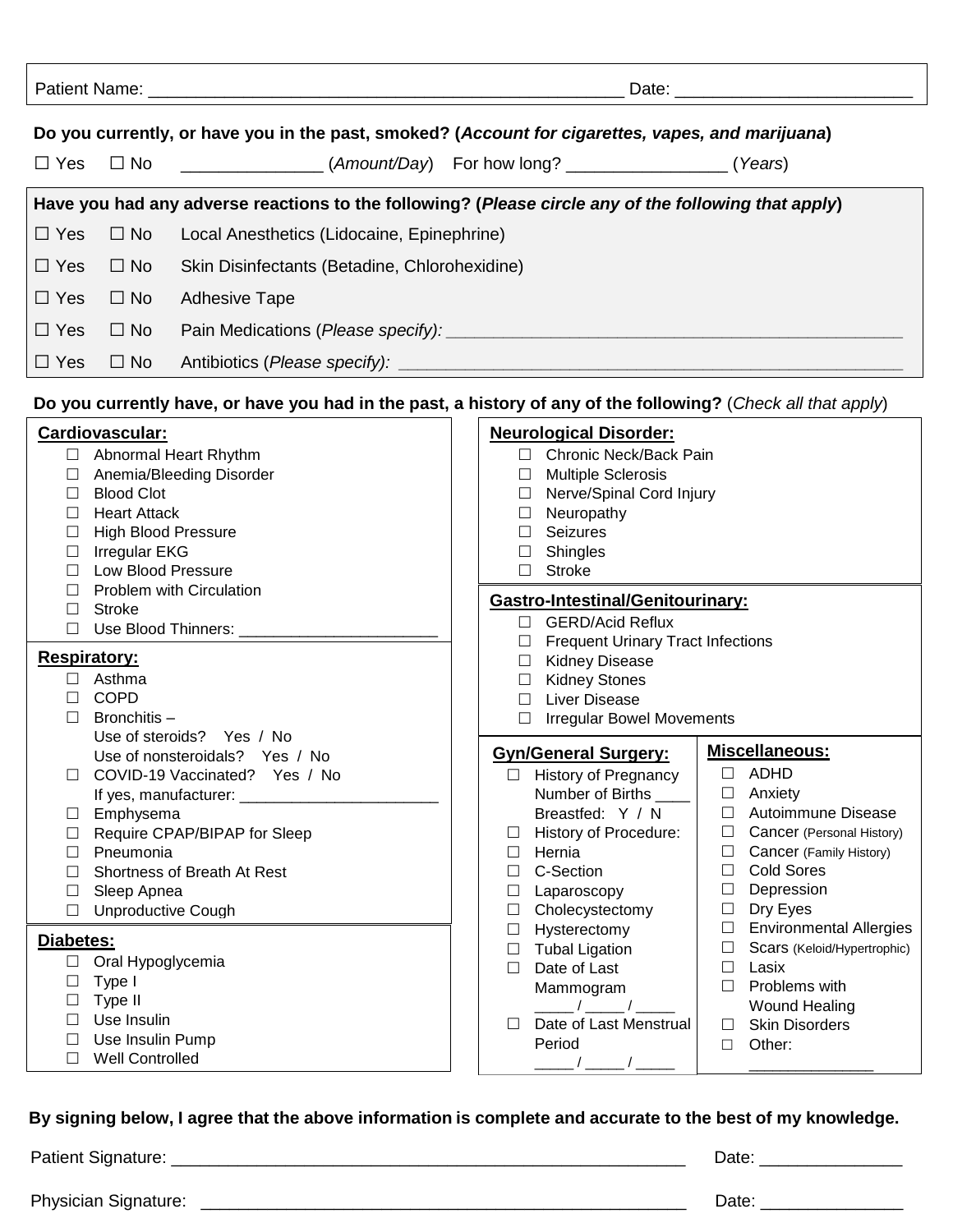# **OFFICE POLICIES FOR LAVINIA K. CHONG, M.D.**

- 1. New Patient Packet must be completed before seeing Dr. Chong.
- 2. A Photo I.D. is required for all patients.
- 3. We accept the following forms of payment: cash, check, VISA, MasterCard, Discover, American Express, Care Credit, and Alphaeon.
- 4. Charges for laboratory, pathology and lab services are separate and additional. Patients are responsible for these items.
- 5. A deposit of 20% is required to reserve surgery dates.
- 6. Returned checks have a \$35.00 fee for insufficient funds. For credit cards, there will be a charge (of up to 5% of the original charge) for crediting back funds.
- 7. The adult accompanying a minor and/or the parents (or guardians) are responsible for full payment.
- 8. If you arrive 30 minutes past your scheduled appointment you may be asked to reschedule.
- 9. Copies of patient records are available upon request by the patient. A \$50 printing fee and any applicable delivery fees may be applied. Color copy fees for photos will be charged by the page. Please allow 72 hours to process any records requests.
- 10. This office strictly prohibits electronic recording or videotaping of any kind in consideration of the privacy and confidentiality of the physician-patient relationship.

# **PRIVACY PRACTICES ACKNOWLEDGEMENT AGREEMENT**

#### **ACKNOWLEDGEMENT FORM**

A copy of the Notice of Privacy Practices can be found online and in-office. By signing, I acknowledge that I have received the Notice of Privacy Practices and/or have been provided an opportunity to read the Agreement thoroughly. If I have any questions, I can contact the office staff by calling (949) 644-1400.

| Name: | Date of Birth: |  |
|-------|----------------|--|
|       |                |  |

Signature: <u>Constantine and Constantine and Constantine and Today's Date:</u>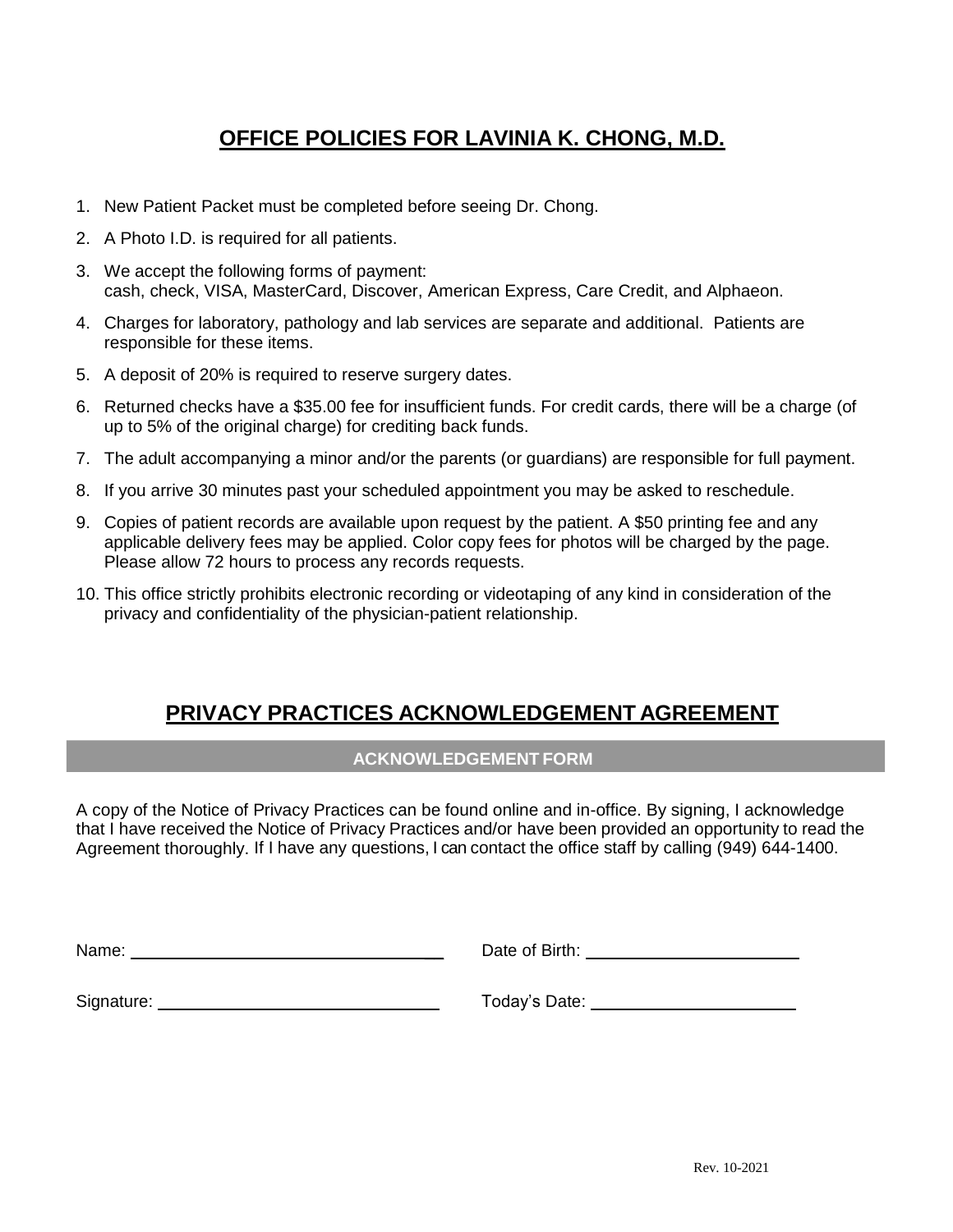# **PLEASE READ CAREFULLY**

# AGREEMENT AS TO RESOLUTION OF CONCERNS

"I", "Patient/Guardian" shall be understood to mean \_\_\_\_

"Physician" shall be understood to mean **Lavinia K. Chong, M.D.**

I understand that I am entering into a contractual relationship with Physician for professional care. I further understand that meritless and frivolous claims for medical malpractice have an adverse effect upon the cost and availability of medical care to patients and may result in irreparable harm to a medical provider. As additional consideration for professional care provided to me by the Physician, I, the Patient/Guardian, agree not to initiate or advance, directly or indirectly, any meritless or frivolous claims of medical malpractice against the Physician.

Should I initiate or pursue a meritorious medical malpractice claim against Physician, I agree to use as expert witnesses (with respect to issues concerning the standard of care), only physicians who are board certified by the American Board of Medical Specialties in the same specialty as the Physician. Further, I agree that these physicians retained by me or on my behalf to be expert witnesses will be members in good standing of the *American Board of Plastic Surgery.*

I agree the expert(s) will be obligated to adhere to the guidelines or code of conduct defined by the *American Board of Plastic Surgery* and that the expert(s) will be obligated to fully consent to formal review of conduct by such society and its members.

I agree to require any attorney I hire and any physician hired by me or on my behalf as an expert witness to agree to these provisions.

In further consideration, Physician also agrees to exactly the same above-referenced stipulations. Each party agrees that a conclusion by a specialty society affording due process to an expert will be treated as supporting or refuting evidence of a frivolous or meritless claim.

Patient/guardian and Physician agree that this Agreement is binding upon them individually and their respective successors, assigns, representatives, personal representatives, spouses and other dependents.

Physician and Patient/guardian agree that these provisions apply to any claim for medical malpractice whether based on a theory of contract, negligence, battery or any other theory of recovery.

Patient/guardian and Physician acknowledge that monetary damages may not provide an adequate remedy for breach of this Agreement. Such breach may result in irreparable harm to Physician's reputation and business. Patient/guardian and Physician agree in the event of a breach to allow specific performance and/or injunctive relief.

Patient/guardian acknowledges that he/she has been given ample opportunity to read this agreement and to ask questions about it.

Physician Signature **Physician Signature** Patient Signature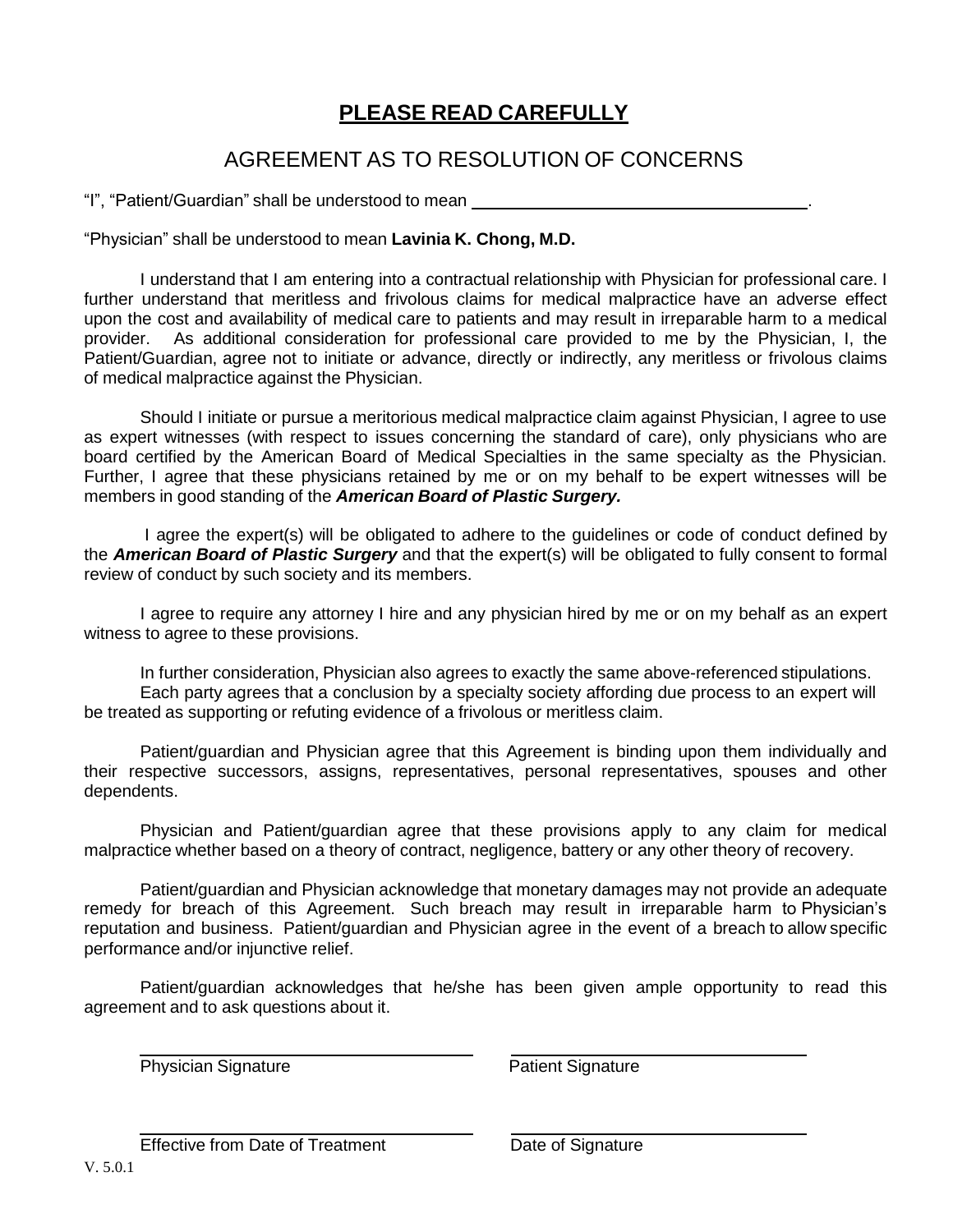### **MUTUAL AGREEMENT TO MAINTAIN PRIVACY**

**Lavinia K. Chong, M.D.** (collectively labeled "*Physician"*) agree to provide treatment to:\_ The Physician takes pride in being able to extend a greater degree of privacy than is required by law. ("Patient").

Federal and State privacy laws are complex. Unfortunately, some medical offices try to find loopholes around these laws. For example, physicians are almost always forbidden by law from receiving money for selling lists of patients or medical information to companies to market their products or services directly to patients without authorization. Even after recent Congressional attempts to tighten this restriction, however, there are still loopholes that some medical practices can use to profit from marketing activities. For example, there are exceptions for drugs currently prescribed to the patient and for recommending items or services covered by the patient's health plan. More importantly, there is no prohibition against a physician putting his patient on the spot and asking for permission to allow third parties access to information to market to patients, which could authorize essentially unlimited unwanted marketing information. Even to the extent still allowed, Physician agrees not allow others access to use Patient's medical information for the purpose of marketing directly to Patient. Regardless of legal privacy loopholes, Physician will never attempt to leverage its relationship with Patient by seeking Patient's permission for a third party to market directly to Patient.

We want your feedback. If our office gets it right, tell us. If we could do something better, tell us. We take quality improvement seriously. While there are scores of "rating sites" in cyberspace, many fail to provide useful information. Let's get it done right. We can make recommendations as to which sites follow minimum standards for fairness and balance. Just ask us.

Physician has invested significant financial and marketing resources in developing the practice. Nothing in this Agreement prevents a patient from posting commentary about the Physician - his practice, expertise, and/or treatment - on web pages, blogs, and/or mass correspondence. In consideration for treatment and the above noted patient protection, if Patient prepares such commentary for publication on web pages, blogs, and/or mass correspondence about Physician, the Patient exclusively assigns all Intellectual Property rights, including copyrights, to Physician for any written, pictorial, and/or electronic commentary. This assignment shall be operative and effective at the time of creation (prior to publication) of the commentary. Importantly, Physician agrees to abide by a Code of Internet Ethics. What that means: Physician agrees to enforce no rights enabled by the assignment if Patient's commentary conforms to typical Internet Rating Sites' Terms of Use (such as Google Maps –se[e http://www.google.com/help/terms\\_maps\\_earth.html\). S](http://www.google.com/help/terms_maps_earth.html))uch terms include, as examples, no obscenity, no personal attacks, and the like. To be clear, constructive commentary, even if negative, helps us build a better practice. The Code of Internet Ethics encourages posting of all constructive commentary, good, neutral, and even, negative.

This Agreement shall be in force and enforceable for a period of five years from Physician's last date of service to Patient. As a matter of office policy, Physician is requiring all patients in its practice sign the Mutual Agreement so as to establish that any anonymous or pseudonymous publishing or airing of commentary will be covered by this agreement for all Physician's patients. Further, this Agreement will survive for a minimum of three years beyond any termination of the Physician-Patient relationship.

Patient and Physician acknowledge that breach of this Agreement may result in serious, irreparable harm. Patient and Physician agree to the right of equitable relief (including but not limited to injunctive relief). Should a breach of this Agreement result in litigation, the prevailing party in the litigation shall be entitled to reasonable costs, expenses, and attorney fees associated with the litigation.

Patient has been given the opportunity to ask questions and receive satisfactory and adequate explanations.

Print Patient's Name Patient's Signature

Date

Physician's Name Physician's Signature

Date